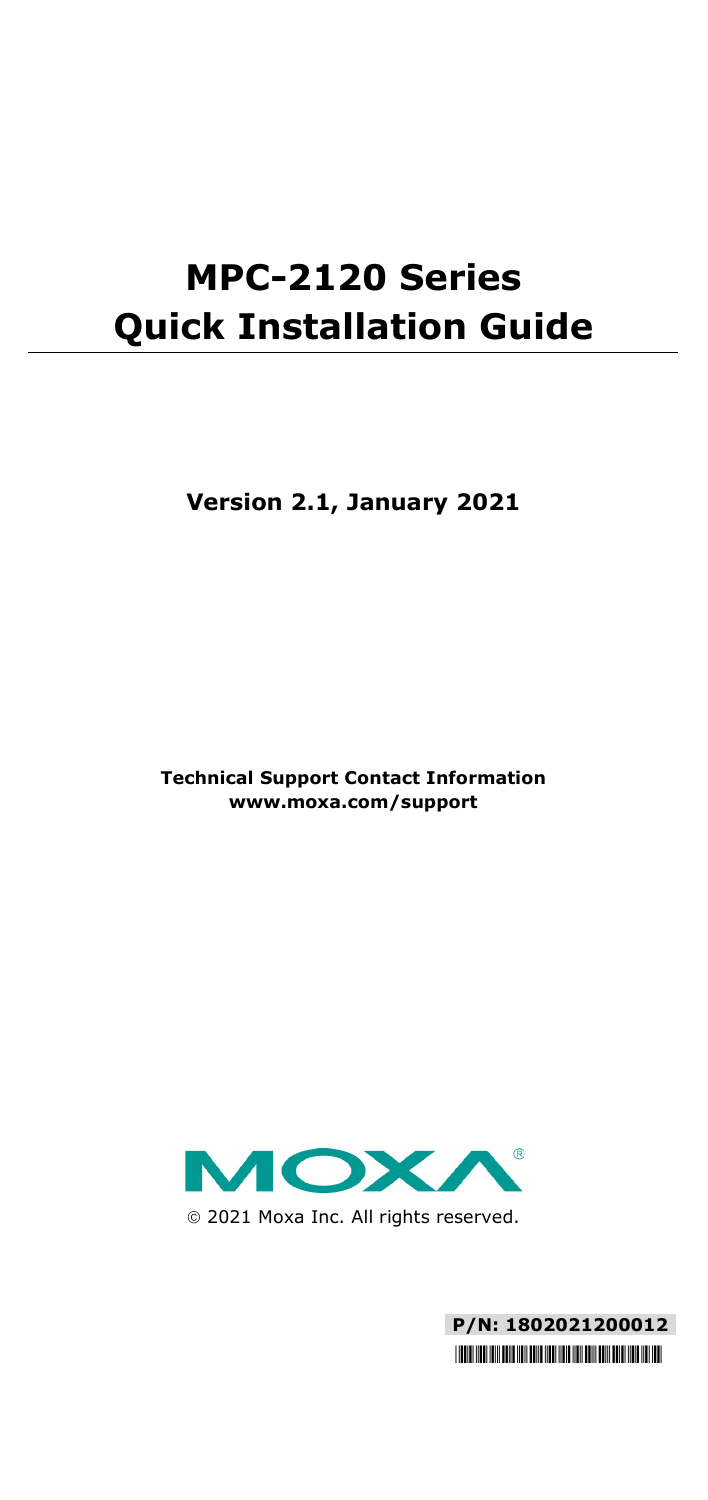# **Overview**

The MPC-2120 12-inch panel computers with Intel® Atom™ E3800 Series processors deliver a reliable and durable platform of wide versatility for use in industrial environments. With two software selectable RS-232/422/485 serial ports and two gigabit Ethernet LAN ports, the MPC-2120 panel computers support a wide variety of serial interfaces as well as high-speed IT communications, all with native network redundancy.

# **Package Checklist**

Before installing the MPC-2120, verify that the package contains the following items:

- 1 MPC-2120 panel computer
- 1 2-pin terminal block for DC power input
- 1 10-pin terminal block for DIO
- 1 2-pin terminal block for remote power switch
- 8 panel mounting screws
- Quick installation guide (printed)
- Warranty card

*NOTE: Please notify your sales representative if any of the above items are missing or damaged.*

# **Hardware Installation**

#### **Front View**



## **Bottom View**

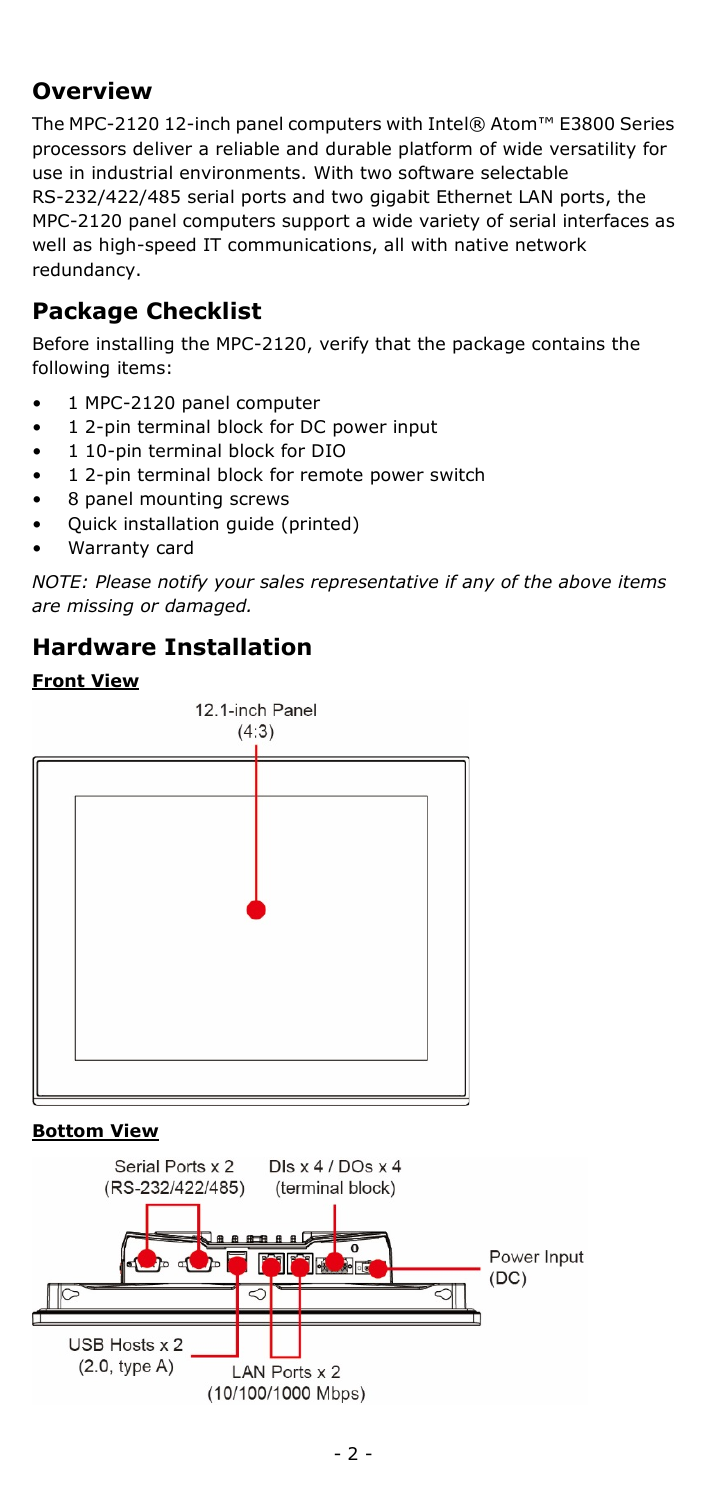#### **Panel Mounting**

A panel-mounting kit consisting of 8 mounting units is provided in the MPC-2120 package. For details on the dimensions and the cabinet space required to panel mount the MPC-2120, refer to the following illustration:



|      |         |         |     | Mounting Kits (pcs) |
|------|---------|---------|-----|---------------------|
| 11mm | 287.4mm | 226.3mm | 'mm |                     |

To install the panel-mounting kit on the MPC-2120, place the mounting units in the holes provided on the rear panel and push the units to the left as shown in the illustration below:

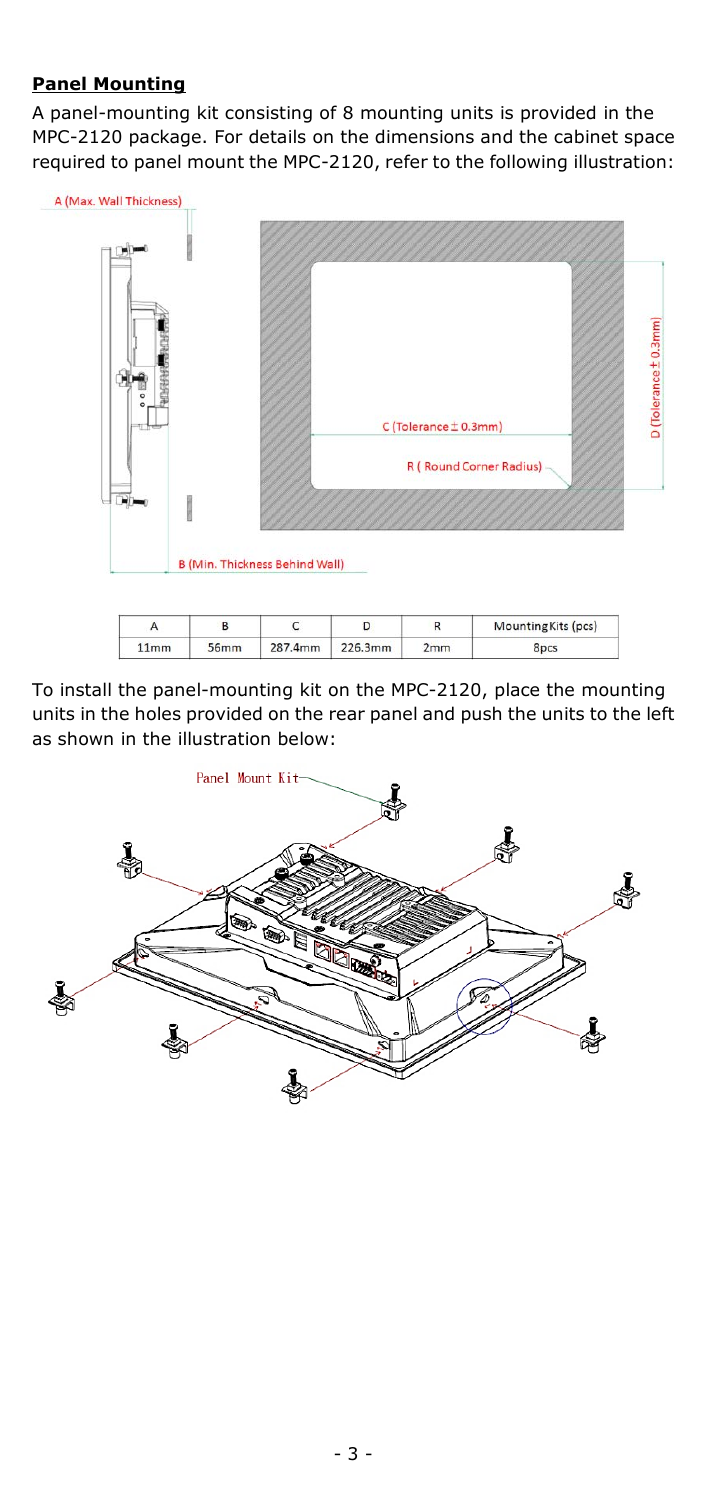Use a torque of 4Kgf-cm to secure the mounting screws to fasten the panel-mounting kit onto the wall.



#### **VESA Mounting**

The MPC-2120 is provided with VESA-mounting holes on the back panel, which you can use directly without the need for an adapter. The dimension of the VESA mounting area is 50 mm x 75 mm. You will require four 6-mm M4 screws to VESA mount the MPC-2120.

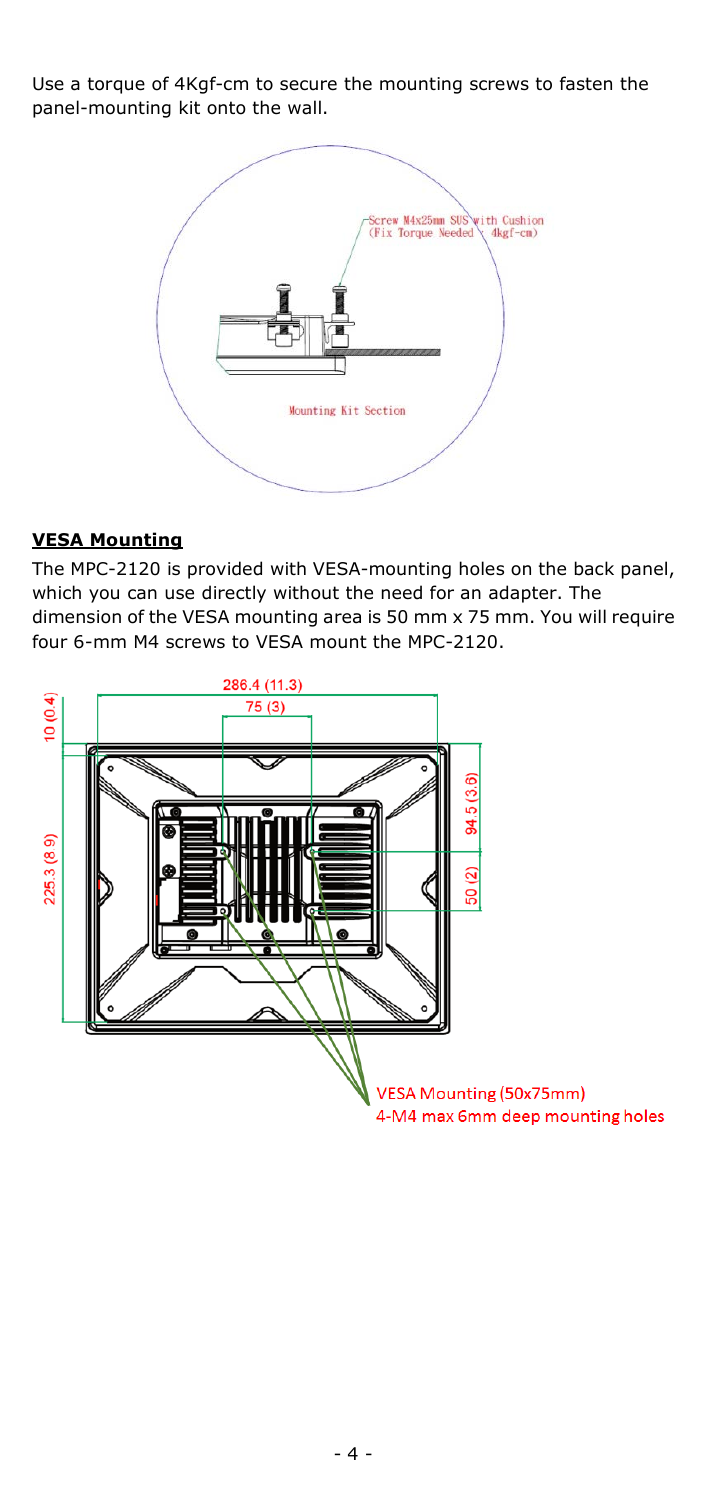# **Display-Control Buttons**

The MPC-2120 is provided with two display-control buttons on the right panel.



The display-control buttons can be used as described in the following table:

| <b>Symbol and Name</b> |              | <b>Usage</b>                       | <b>Function</b>                                                                                                                               |
|------------------------|--------------|------------------------------------|-----------------------------------------------------------------------------------------------------------------------------------------------|
|                        | Power        | Press                              | Power on<br>Enter Sleep or Hibernation mode<br>Wake up<br>NOTE: You can change the function of<br>the power button in the OS settings<br>menu |
|                        |              | Press and<br>hold for 4<br>seconds | Power off                                                                                                                                     |
|                        | Brightness + | Press                              | Manually increase the brightness of<br>the panel                                                                                              |
|                        | Brightness - | Press                              | Manually decrease the brightness of<br>the panel                                                                                              |



# **ATTENTION**

The MPC-2120 comes with a 1000-nit display, the brightness level of which is adjustable up to level 10. The display is optimized for use in the -40 to 70°C temperature range. However, if you are operating the MPC-2120 at an ambient temperature of 60°C or higher, we recommend setting the brightness level of the display to 8 or lower in order to extend the lifetime of the display.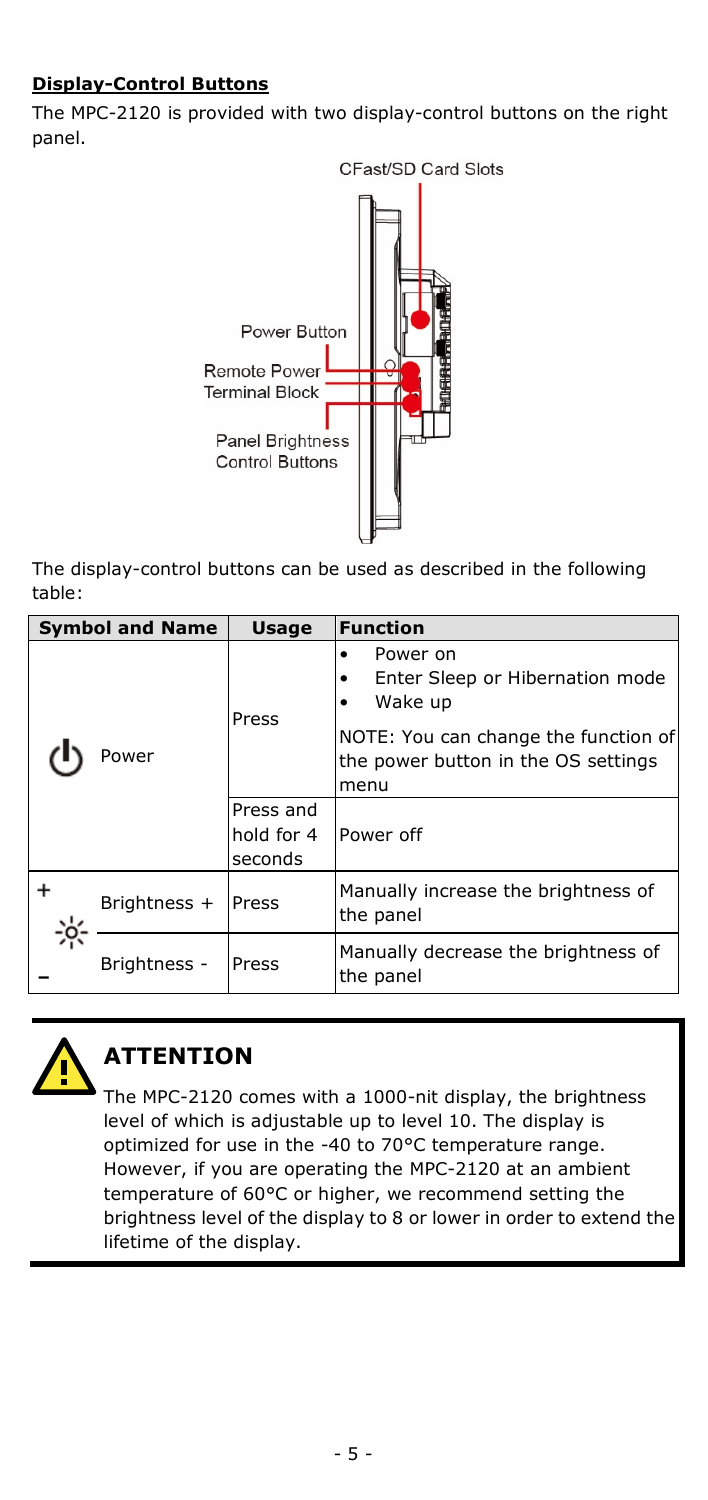# **Connector Description**

# **DC Power Input**

The MPC-2120 uses a DC power input. To connect the power source to the 2-pin terminal block, use a 60 W power adapter. The terminal-block connector for the power input is available in the accessories package. The DC pin assignments are as shown in the figure.



## **Serial Ports**

The MPC-2120 offers two software-selectable RS-232/422/485 serial ports over a DB9 connector. The pin assignments for the ports are shown in the table below:



| Pin | <b>RS-232</b> | <b>RS-422</b> | <b>RS-485</b><br>$(4-wire)$ | <b>RS-485</b><br>$(2-wire)$ |
|-----|---------------|---------------|-----------------------------|-----------------------------|
|     | <b>DCD</b>    | $TxDA(-)$     | $TxDA(-)$                   |                             |
| 2   | <b>RxD</b>    | $TxDB(+)$     | $TxDB(+)$                   |                             |
| 3   | TxD           | $RxDB(+)$     | $RxDB(+)$                   | $DataB(+)$                  |
| 4   | <b>DTR</b>    | $RxDA(-)$     | $RxDA(-)$                   | $DataA(-)$                  |
| 5   | <b>GND</b>    | <b>GND</b>    | <b>GND</b>                  | <b>GND</b>                  |
| 6   | <b>DSR</b>    |               |                             |                             |
|     | <b>RTS</b>    |               |                             |                             |
| 8   | CTS           |               |                             |                             |

## **Ethernet Ports**

The pin assignments for the two Fast Ethernet 100/1000 Mbps RJ45 ports are shown in the following table:



| Pin            | 100 Mbps | <b>1000 Mbps</b> |
|----------------|----------|------------------|
| 1              | $ETx+$   | $TRD(0) +$       |
| $\overline{2}$ | ETx-     | $TRD(0)$ -       |
| 3              | $ERx+$   | $TRD(1) +$       |
| 4              |          | $TRD(2) +$       |
| 5              |          | $TRD(2)$ -       |
| 6              | ERx-     | $TRD(1)$ -       |
| 7              |          | $TRD(3) +$       |
| 8              |          | $TRD(3)-$        |

The LEDs on the LAN ports indicate the following:

| LAN 1/LAN 2        | Green       | 100 Mbps Ethernet mode              |  |
|--------------------|-------------|-------------------------------------|--|
| (indicators on the | Yellow      | 1000 Mbps (Gigabit) Ethernet mode   |  |
| connectors)        | <b>IOff</b> | No activity / 10 Mbps Ethernet mode |  |
|                    |             |                                     |  |

#### **USB Ports**

Two USB 2.0 ports are available on the bottom panel. Use these ports to connect mass-storage drives and other peripherals.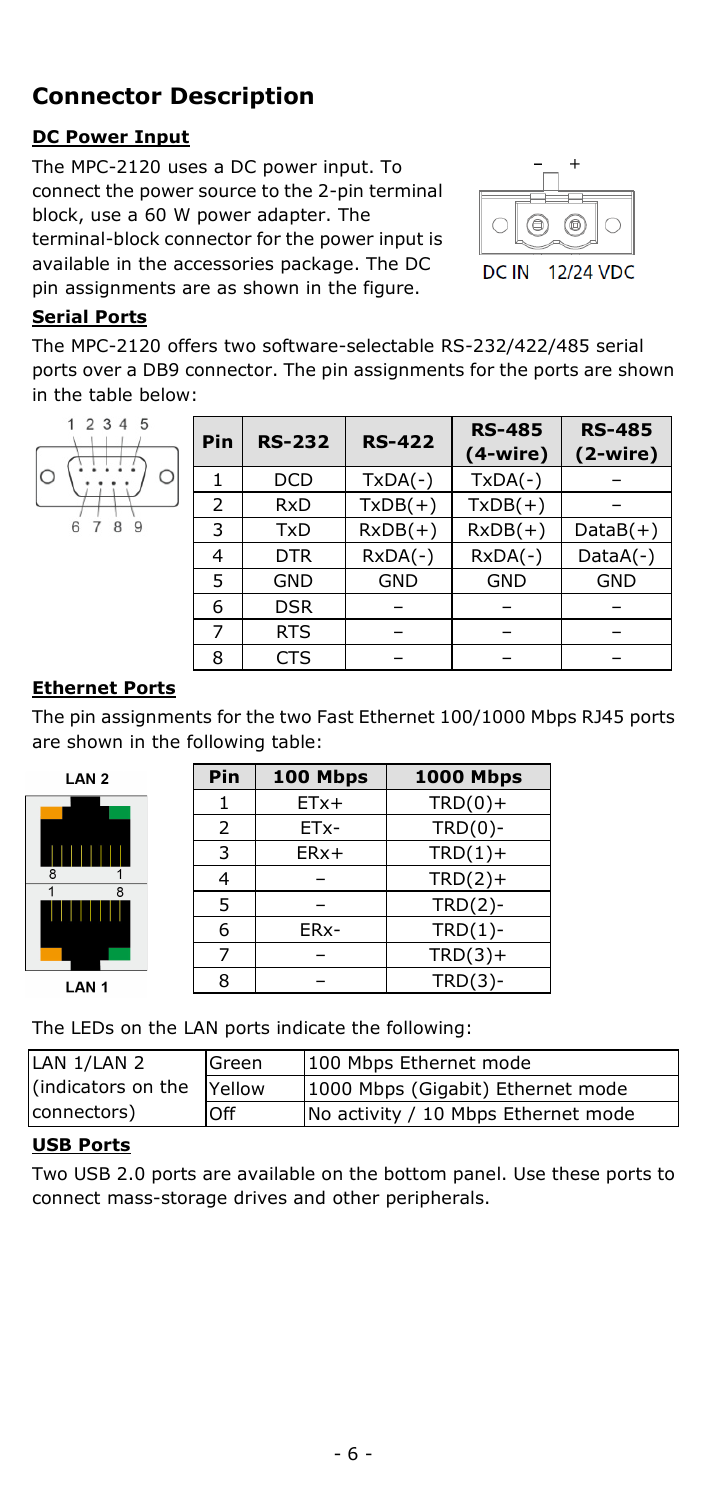# **DIO Port**

The MPC-2120 is provided with a DIO port, which is a 10-pin terminal block that includes 4 DIs and 4 DOs as illustrated in the following diagram.





# **Installing a CFast or SD Card**

MPC-2120 provides two storage options—CFast and SD card. The storage slots are located on the left panel. You can install the OS on the CFast card and save your data into the SD card. For a list of compatible CFast models, check the MPC-2120 component compatibility report available on Moxa's website.

To install the storage devices, do the following:

1. Remove the 2 screws holding the storage-slot cover to the MPC-2120.

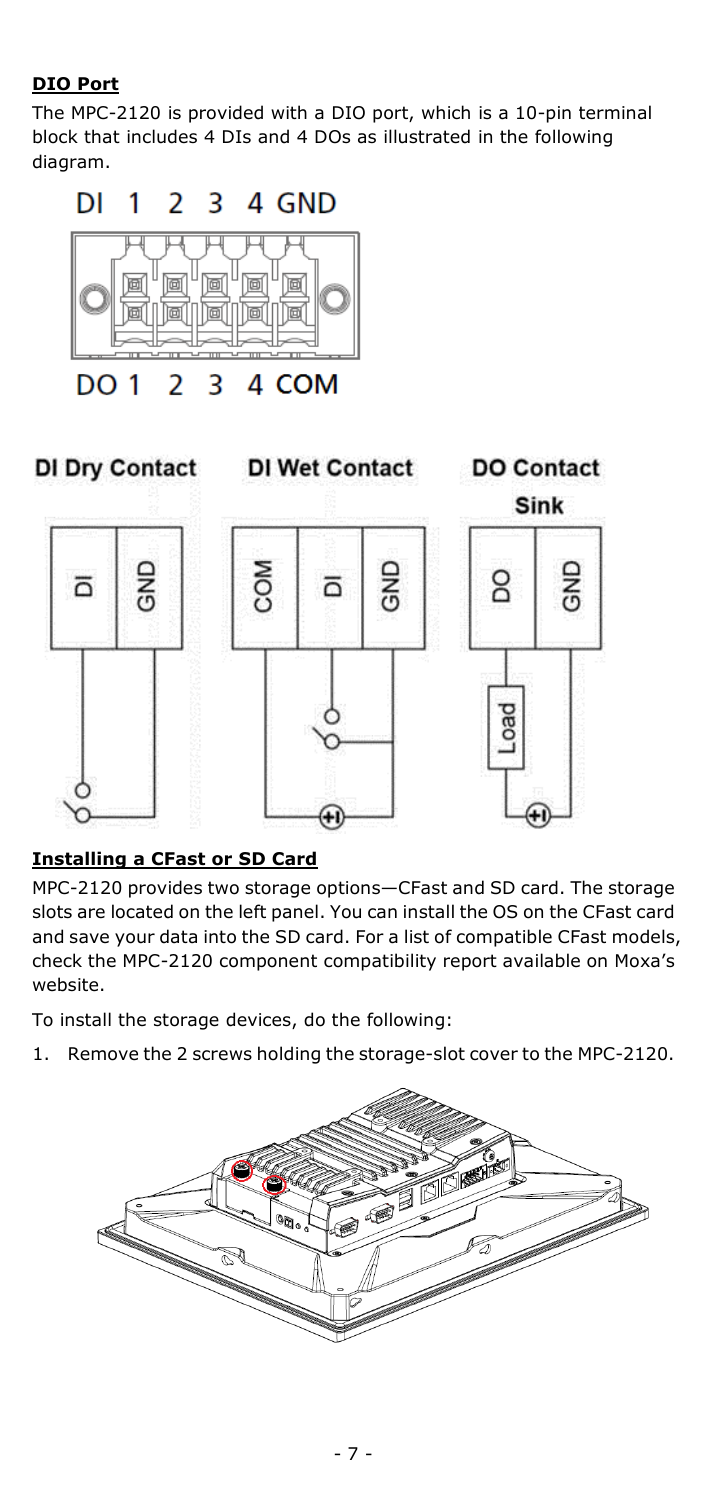2. Insert the CFast or SD card into the slot using the push-push mechanism.



3. Reattach the cover and secure it with screws.

#### **Real-Time Clock**

The real-time clock (RTC) is powered by a lithium battery. We strongly recommend that you do not replace the lithium battery without help from a qualified Moxa support engineer. If you need to change the battery, contact the Moxa RMA service team. The contact details are available at: [http://www.moxa.com/rma/about\\_rma.aspx.](http://www.moxa.com/rma/about_rma.aspx)



# **ATTENTION**

There is a risk of explosion if the clock's lithium battery is replaced with an incompatible battery.

# **Powering On/Off the MPC-2120**

Connect a **Terminal Block to Power Jack Converter** to the MPC-2120 terminal block and connect a 60 W power adapter to the converter. Supply power through the power adapter. After you have connected a power source, the system power turns on automatically. It takes about 10 to 30 seconds for the system to boot up. You can change the power-on behavior of your computer by changing the BIOS settings.

To power off the MPC-2120, we recommend using the "shut down" function provided by the OS installed on the MPC. If you use the **Power** button, you may enter one of the following states depending on the power management settings in the OS: standby, hibernation, or system shutdown mode. If you encounter problems, you can press and hold the **Power** button for 4 seconds to force a hard shutdown of the system.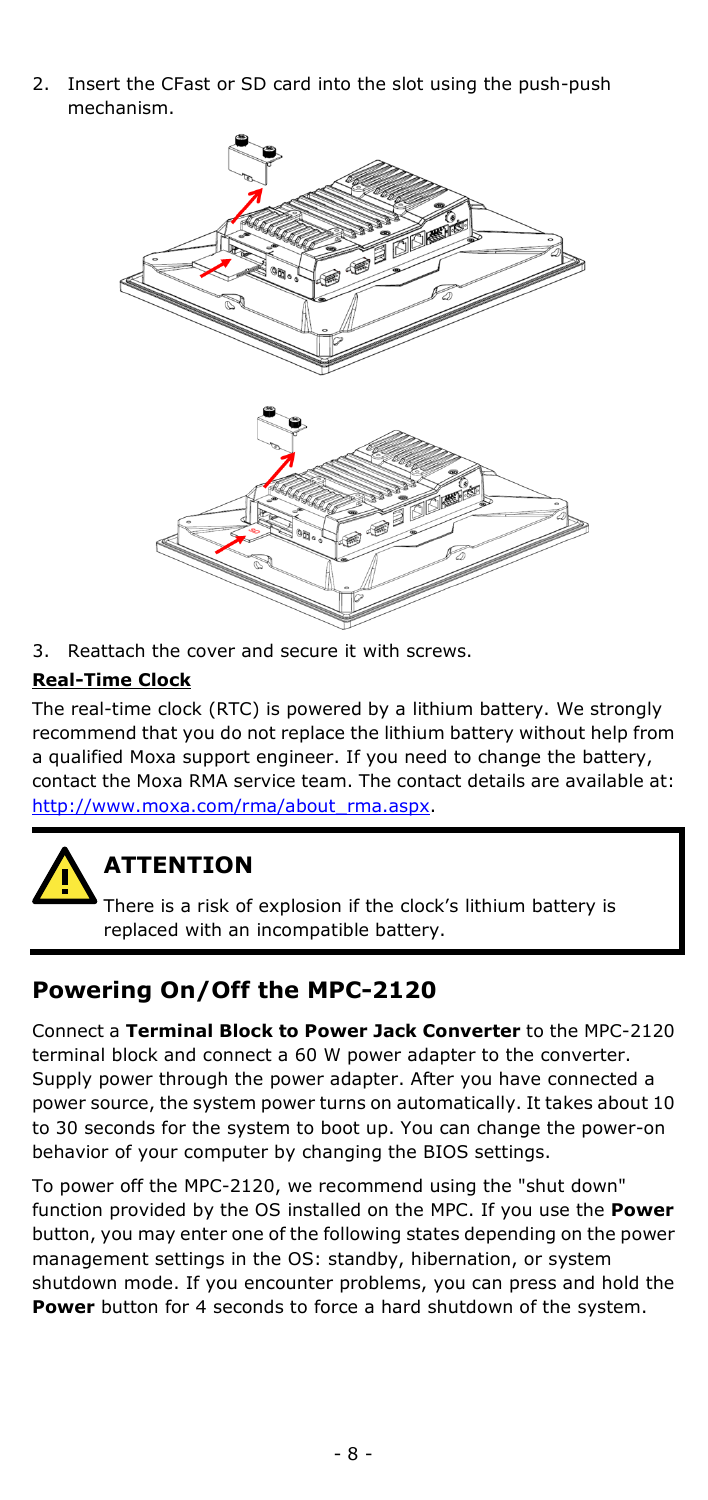## **Grounding the MPC-2120**

Proper grounding and wire routing help to limit the effects of noise from electromagnetic interference (EMI). Run the ground connection from the ground screw to the grounding surface prior to connecting the power source.



## **Label Drawing Information**

| Trade Mark:                 | ඹ                                                                                                                                                          |  |  |  |
|-----------------------------|------------------------------------------------------------------------------------------------------------------------------------------------------------|--|--|--|
| Model:                      | Nomenclature for models MPC-2070 and<br>MPC-2120 series:<br>MPC-2070 -xx<br>-уууууууууу<br>L<br>Π<br>ĦТ<br>I - Screen size:<br>MPC-2070: 7" panel          |  |  |  |
|                             | MPC-2120: 12" panel<br>$II - CPU$ type<br>E2: Intel® Atom™ Processor E3826 1.46 GHz<br>E4: Intel® Atom™ Processor E3845 1.91 GHz<br>(MPC-2120 series only) |  |  |  |
|                             | III - Marketing purpose<br>0 to 9, A to Z, dash, blank, $($ , $)$ , or any character<br>for marketing purpose.                                             |  |  |  |
| Rating:                     | For model MPC-2070-E2-ууууууууу 12-24 VDC,<br>2.5 A or 24 VDC, 1.25 A or 12 VDC, 2.5 A                                                                     |  |  |  |
|                             | For model MPC-2120-xx-yyyyyyyyy 12-24 VDC,<br>3.5 A or 24 VDC, 1.75 A or 12 VDC, 3.5 A                                                                     |  |  |  |
| S/N                         | ERIAL N                                                                                                                                                    |  |  |  |
| ATEX information:           |                                                                                                                                                            |  |  |  |
|                             | $II$ 3 $G$                                                                                                                                                 |  |  |  |
|                             | DEMKO 18 ATEX 2048X<br>Ex nA IIC T4 Gc                                                                                                                     |  |  |  |
|                             | Ambient Range:<br>-40°C $\le$ Ta $\le$ +70°C, or -40°C $\le$ Tamb $\le$ +70°C<br>Rated Cable Temp ≥ 107°C                                                  |  |  |  |
| IECEx Certificate no.:      | <b>IECEX UL 18,0064X</b>                                                                                                                                   |  |  |  |
| Address of<br>manufacturer: | No. 1111, Heping Rd., Bade Dist., Taoyuan City<br>334004, Taiwan                                                                                           |  |  |  |